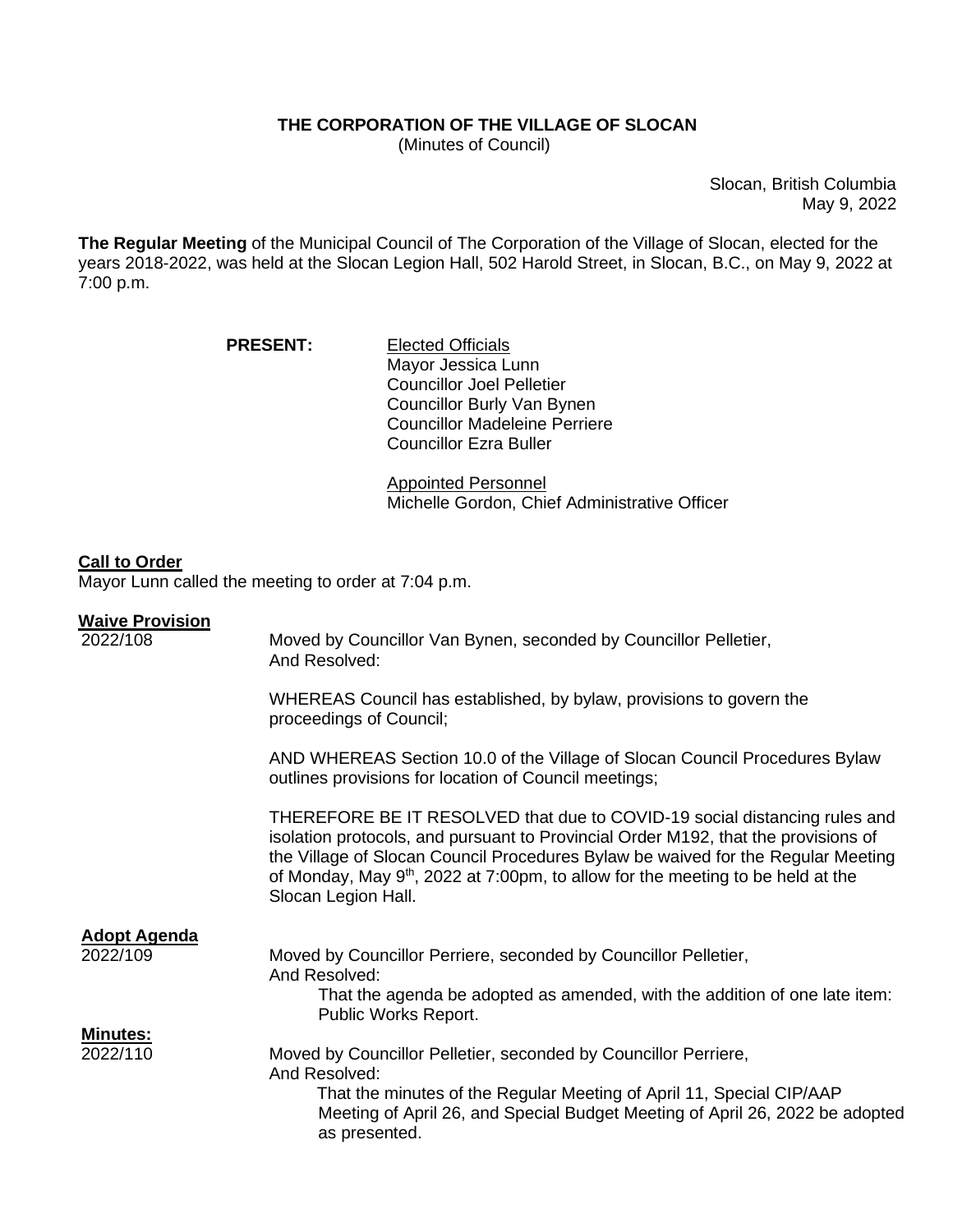| <b>Recommendations:</b>                      |                                                                                                                                                                                                                                                                                                                                                                                                                                                                                                                                                                                                                                                                                                                                                                                                                           |
|----------------------------------------------|---------------------------------------------------------------------------------------------------------------------------------------------------------------------------------------------------------------------------------------------------------------------------------------------------------------------------------------------------------------------------------------------------------------------------------------------------------------------------------------------------------------------------------------------------------------------------------------------------------------------------------------------------------------------------------------------------------------------------------------------------------------------------------------------------------------------------|
| Donation to Ukraine<br>2022/111              | Moved by Councillor Buller, seconded by Councillor Pelletier,<br>And Resolved:<br>That Council resolve to withdraw the \$1,000 application to the RDCK<br>Community Development Fund to support the Red Cross Ukraine<br>Humanitarian Crisis Campaign, and that funds for the donation be withdrawn<br>from the operating budget.                                                                                                                                                                                                                                                                                                                                                                                                                                                                                         |
| <b>RDCK Bylaw Consent</b><br>2022/112        | Moved by Councillor Perriere, seconded by Councillor Buller,<br>And Resolved:<br>That staff be directed to sign and complete the Letter of Consent for the<br>RDCK Slocan Valley Fire Protection Service Establishment Amendment<br>Bylaw No. 2822, 2022.                                                                                                                                                                                                                                                                                                                                                                                                                                                                                                                                                                 |
| Requests:<br><b>SVOA</b><br>2022/113         | Moved by Councillor Van Bynen, seconded by Councillor Perriere,<br>And Resolved:<br>That Council approve the request received from the Slocan Valley Outriders<br>Association, for construction of perimeter fencing at the Village-owned riding<br>grounds located at 910 Arlington Road, under the oversight and supervision<br>of Public Works.                                                                                                                                                                                                                                                                                                                                                                                                                                                                        |
| Slocan Lake/River<br>Partnership<br>2022/114 | Moved by Councillor Perriere, seconded by Councillor Buller,<br>And Resolved:<br>That a letter be sent to the RDCK, expressing Council's interest in the Slocan<br>Lake and River Partnership, in response to their April 28, 2022 invitation.                                                                                                                                                                                                                                                                                                                                                                                                                                                                                                                                                                            |
| <u>Info Items:</u><br>2022/115               | Moved by Councillor Pelletier, seconded by Councillor Buller,<br>And Resolved:<br>That the following items be received for information:<br>RDCK Board Highlights - April 21, 2022<br>a)<br>District of Sicamous - Luxury Tax on Recreational Boats<br>b)<br>c)<br>CBT - Housing Conference<br>d)<br>District of Sicamous - Invasive Mussel Defense Program<br>Slocan Valley Chamber - Rural & Remote Wellness Call for Members<br>e)<br>RDCK Wins Two BC Economic Development Awards<br>f)<br>RDCK - Vision for Campbell Field<br>g)<br>h)<br>Columbia River Treaty - Public Info Sessions<br>BC Municipal Climate Leadership Council - Climate Leaders Institute<br>i)<br>j)<br>Township of Spallumcheen - Luxury Tax on Recreational Boats<br>FMC - Budget 2022 Recognizes Municipalities as an Essential Partner<br>k) |
| 2022/116                                     | Moved by Councillor Perriere, seconded by Councillor Buller,<br>And Resolved:<br>That a member of Council, or representative from the Slocan Affordable<br>Housing Advisory Commission, attend the Columbia Basin Trust Housing<br>Conference in September, and that the information be sent to the<br>Commission.                                                                                                                                                                                                                                                                                                                                                                                                                                                                                                        |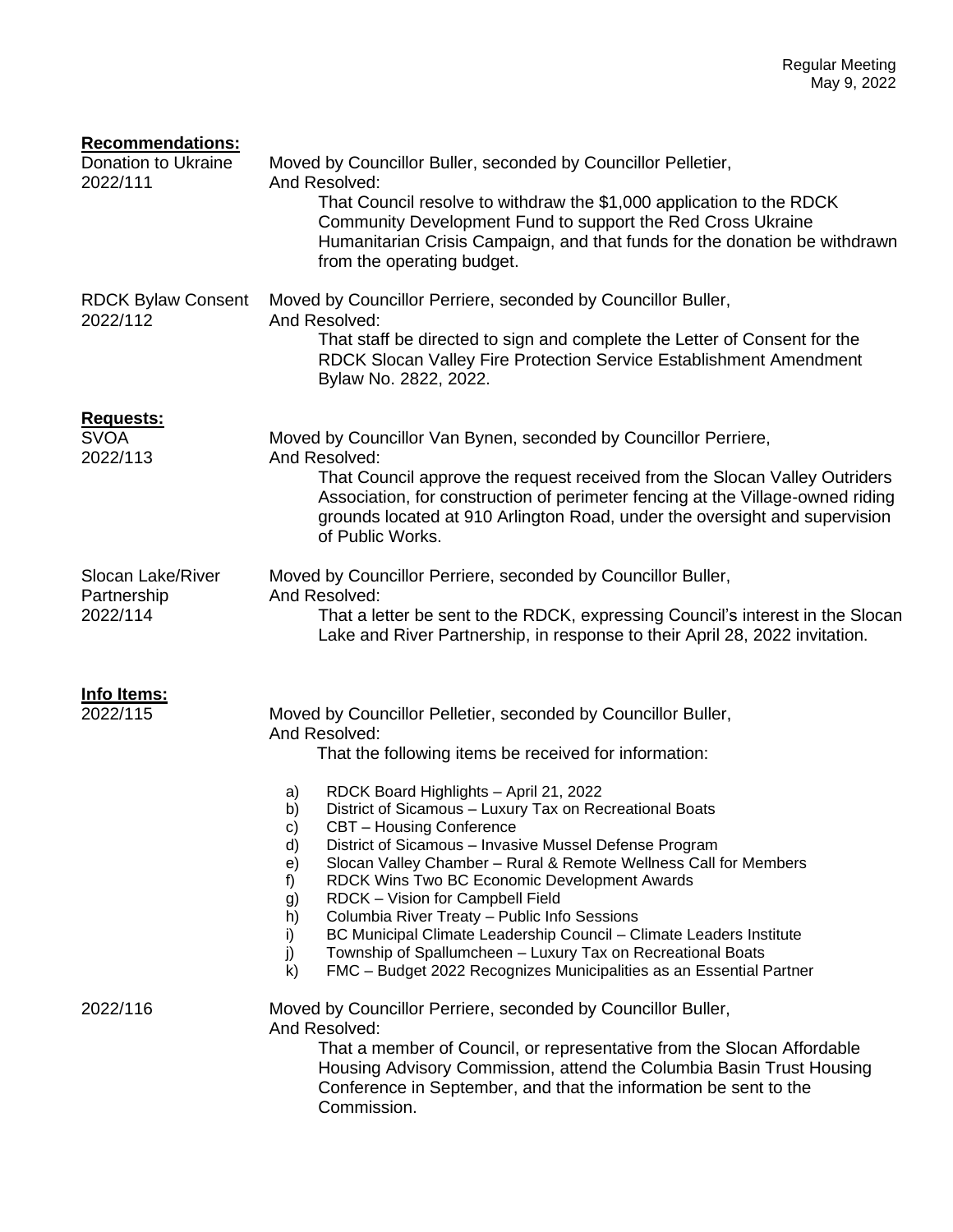| 2022/117                                            | Moved by Councillor Buller, seconded by Councillor Pelletier,<br>And Resolved:<br>That correspondence received from the Columbia River Treaty, regarding<br>upcoming virtual information sessions, be advertised in the Village newsletter<br>and social media. |
|-----------------------------------------------------|-----------------------------------------------------------------------------------------------------------------------------------------------------------------------------------------------------------------------------------------------------------------|
| <b>Reports:</b><br><b>CAO Report</b><br>2022/118    | Moved by Councillor Perriere, seconded by Councillor Buller,<br>And Resolved:<br>That the CAO's May 9 <sup>th</sup> , 2022 report be received.                                                                                                                  |
| <b>PW Report</b><br>2022/119                        | Moved by Councillor Van Bynen, seconded by Councillor Pelletier,<br>And Resolved:<br>That the Public Works Report for May 9 <sup>th</sup> , 2022 be received.                                                                                                   |
| Perriere<br>2022/120                                | Moved by Councillor Pelletier, seconded by Councillor Buller,<br>And Resolved:<br>That Councillor Perriere's verbal report on the AKBLG Conference be<br>received.                                                                                              |
| <b>Buller</b><br>2022/121                           | Moved by Councillor Pelletier, seconded by Councillor Perriere,<br>And Resolved:<br>That Councillor Buller's verbal report on broadband internet be received.                                                                                                   |
| Mayor<br>2022/122                                   | Moved by Councillor Perriere, seconded by Councillor Van Bynen,<br>And Resolved:<br>That the Mayor's May 2022 verbal report be received.                                                                                                                        |
| <b>Bylaws:</b><br><b>Financial Plan</b><br>2022/123 | Moved by Councillor Pelletier, seconded by Councillor Buller,<br>And Resolved:<br>That the "Village of Slocan Financial Plan (2022-2026) Bylaw No. 6. 2022"<br>be finally passed and adopted and numbered 696.                                                  |
| Tax Rate Bylaw<br>2022/124                          | Moved by Councillor Perriere, seconded by Councillor Van Bynen,<br>And Resolved:<br>That the "Village of Slocan Annual Tax Rate Bylaw No. ___, 2022" be finally<br>passed and adopted and numbered 697.                                                         |
| <b>Campground Policy</b><br>2022/125                | Moved by Councillor Buller, seconded by Councillor Pelletier,<br>And Resolved:<br>That the amendments to the Springer Creek RV Park & Campground Policy<br>No. 2012-029 be approved as presented.                                                               |

## **Items Brought Forward From In-Camera**

May 9<sup>th</sup>, 2022 – In-Camera Meeting:

- *That Jennifer Hewitt be appointed to the Slocan Fitness Center Advisory Commission.*
- *That the 2021 Audited Financial Statements be received and moved to open meeting.*